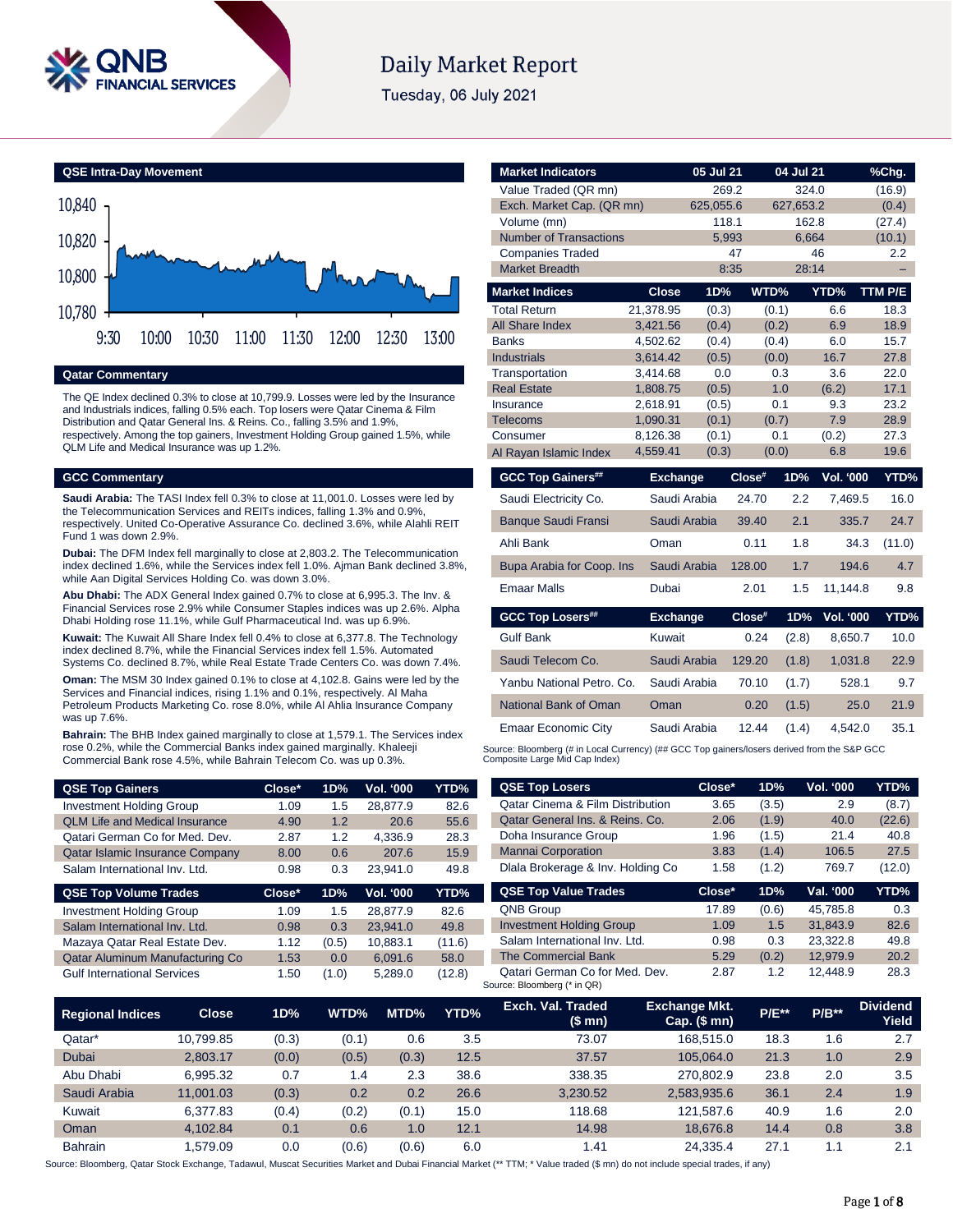### **Qatar Market Commentary**

- The QE Index declined 0.3% to close at 10,799.9. The Insurance and Industrials indices led the losses. The index fell on the back of selling pressure from Qatari, GCC and Arab shareholders despite buying support from foreign shareholders.
- Qatar Cinema & Film Distribution and Qatar General Ins. & Reins. Co. were the top losers, falling 3.5% and 1.9%, respectively. Among the top gainers, Investment Holding Group gained 1.5%, while QLM Life and Medical Insurance was up 1.2%.
- Volume of shares traded on Monday fell by 27.4% to 118.1mn from 162.8mn on Sunday. Further, as compared to the 30-day moving average of 171.1mn, volume for the day was 31.0% lower. Investment Holding Group and Salam International Inv. Ltd. were the most active stocks, contributing 24.4% and 20.3% to the total volume, respectively.

| <b>Overall Activity</b>        | Buy %*   | Sell %*  | Net (QR)        |
|--------------------------------|----------|----------|-----------------|
| Qatari Individuals             | 38.21%   | 41.62%   | (9,180,217.9)   |
| <b>Qatari Institutions</b>     | 27.66%   | 25.82%   | 4,938,031.1     |
| Qatari                         | 65.86%   | 67.44%   | (4,242,186.8)   |
| <b>GCC Individuals</b>         | 0.61%    | 0.37%    | 642,954.1       |
| <b>GCC</b> Institutions        | 2.22%    | 2.66%    | (1, 176, 234.3) |
| <b>GCC</b>                     | 2.83%    | 3.02%    | (533, 280.2)    |
| Arab Individuals               | 13.42%   | 13.67%   | (655,068.0)     |
| <b>Arab Institutions</b>       | $0.00\%$ | $0.00\%$ |                 |
| Arab                           | 13.42%   | 13.67%   | (655,068.0)     |
| <b>Foreigners Individuals</b>  | 2.62%    | 4.37%    | (4,704,040.9)   |
| <b>Foreigners Institutions</b> | 15.27%   | 11.50%   | 10,134,575.9    |
| <b>Foreigners</b>              | 17.89%   | 15.87%   | 5,430,535.0     |

Source: Qatar Stock Exchange (\*as a % of traded value)

# **Global Economic Data and Earnings Calendar**

# **Global Economic Data**

|             | $-0011011000$ |                                         |                                        |               |               |                          |                 |
|-------------|---------------|-----------------------------------------|----------------------------------------|---------------|---------------|--------------------------|-----------------|
| <b>Date</b> | <b>Market</b> | <b>Source</b>                           | <b>Indicator</b>                       | <b>Period</b> | <b>Actual</b> | <b>Consensus</b>         | <b>Previous</b> |
| 07/06       | US            | <b>Markit</b>                           | <b>Markit US Services PMI</b>          | Jun           |               | 64.8                     | 64.8            |
| 07/06       | <b>US</b>     | <b>Markit</b>                           | <b>Markit US Composite PMI</b>         | Jun           |               |                          | 63.9            |
| 07/06       | US            | Institute for Supply Management         | <b>ISM Services Index</b>              | Jun           |               | 63.5                     | 64              |
| 07/05       | <b>UK</b>     | <b>Markit</b>                           | Markit/CIPS UK Services PMI            | Jun           | 62.4          | 61.7                     | 61.7            |
| 07/05       | <b>UK</b>     | Markit                                  | Markit/CIPS UK Composite PMI           | Jun           | 62.2          | 61.7                     | 61.7            |
| 07/06       | <b>UK</b>     | <b>ERROR</b>                            | Markit/CIPS UK Construction PMI        | Jun           |               | 64                       | 64.2            |
| 07/05       | EU            | Markit                                  | Markit Eurozone Services PMI           | Jun           | 58.3          | 58                       | 58              |
| 07/05       | EU            | <b>Markit</b>                           | Markit Eurozone Composite PMI          | Jun           | 59.5          | 59.2                     | 59.2            |
| 07/05       | EU            | Sentix Behavioral Indices               | Sentix Investor Confidence             | Jun           | 29.8          | 30                       | 28.1            |
| 07/05       | Germany       | <b>Markit</b>                           | <b>Markit Germany Services PMI</b>     | Jun           | 57.5          | 58.1                     | 58.1            |
| 07/05       | Germany       | Markit                                  | Markit/BME Germany Composite PMI       | Jun           | 60.1          | 60.4                     | 60.4            |
| 07/06       | Germany       | <b>Markit</b>                           | <b>Markit Germany Construction PMI</b> | Jun           |               | ٠.                       | 44.5            |
| 07/05       | France        | <b>INSEE National Statistics Office</b> | <b>Industrial Production MoM</b>       | May           | $-0.3%$       | 0.8%                     | 0.1%            |
| 07/05       | France        | <b>INSEE National Statistics Office</b> | <b>Industrial Production YoY</b>       | May           | 20.5%         | 21.7%                    | 44.2%           |
| 07/05       | France        | <b>INSEE National Statistics Office</b> | Manufacturing Production MoM           | May           | $-0.5%$       | $\overline{\phantom{0}}$ | $-0.1%$         |
| 07/05       | France        | <b>INSEE National Statistics Office</b> | <b>Manufacturing Production YoY</b>    | May           | 22.3%         | 26.0%                    | 49.5%           |
| 07/05       | France        | Markit                                  | <b>Markit France Services PMI</b>      | Jun           | 57.8          | 57.4                     | 57.4            |
| 07/05       | France        | <b>Markit</b>                           | <b>Markit France Composite PMI</b>     | Jun           | 57.4          | 57.1                     | 57.1            |
| 07/05       | Japan         | Markit                                  | Jibun Bank Japan PMI Services          | Jun           | 48            | -                        | 47.2            |
| 07/05       | Japan         | <b>Markit</b>                           | Jibun Bank Japan PMI Composite         | Jun           | 48.9          | -                        | 47.8            |
| 07/05       | China         | <b>Markit</b>                           | Caixin China PMI Composite             | Jun           | 50.6          | $\overline{\phantom{0}}$ | 53.8            |
| 07/05       | China         | <b>Markit</b>                           | <b>Caixin China PMI Services</b>       | Jun           | 50.3          | 54.9                     | 55.1            |
| 07/05       | India         | <b>Markit</b>                           | <b>Markit India PMI Services</b>       | Jun           | 41.2          |                          | 46.4            |
| 07/05       | India         | <b>Markit</b>                           | Markit India PMI Composite             | Jun           | 43.1          |                          | 48.1            |

Source: Bloomberg (s.a. = seasonally adjusted; n.s.a. = non-seasonally adjusted; w.d.a. = working day adjusted)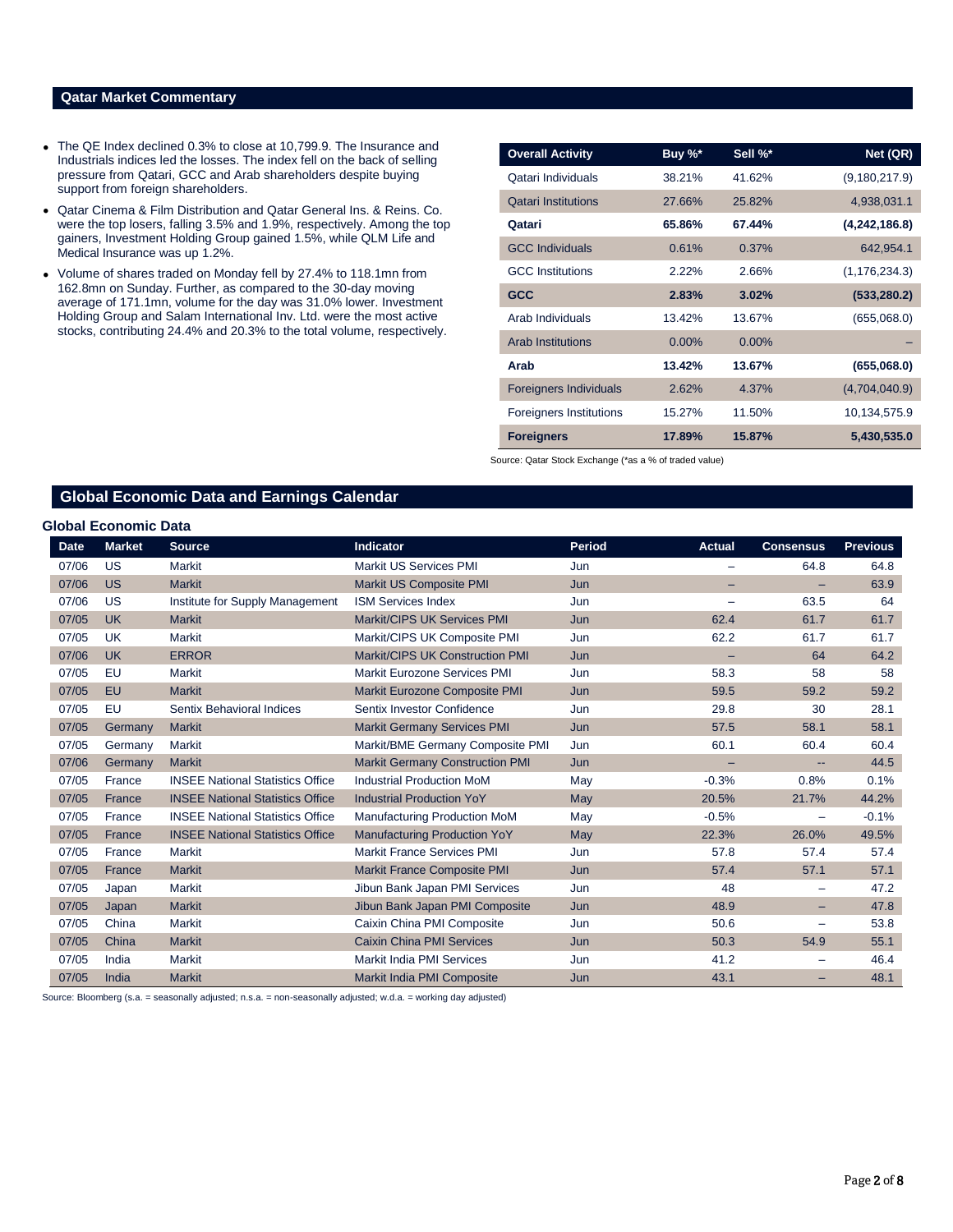#### **Earnings Calendar**

| <b>Tickers</b> | <b>Company Name</b>                           | Date of reporting 2Q2021 results | No. of days remaining | <b>Status</b> |
|----------------|-----------------------------------------------|----------------------------------|-----------------------|---------------|
| <b>QNBK</b>    | QNB Group                                     | 11-Jul-21                        | 5                     | Due           |
| <b>QFLS</b>    | <b>Qatar Fuel Company</b>                     | $11 -$ Jul $-21$                 | 5                     | <b>Due</b>    |
| QGTS           | Qatar Gas Transport Company Limited (Nakilat) | 12-Jul-21                        | 6                     | Due           |
| <b>MARK</b>    | Masraf Al Rayan                               | 13-Jul-21                        | ⇁                     | <b>Due</b>    |
| <b>VFQS</b>    | Vodafone Qatar                                | 14-Jul-21                        | 8                     | Due           |
| <b>QIBK</b>    | <b>Qatar Islamic Bank</b>                     | 14-Jul-21                        | 8                     | <b>Due</b>    |
| QEWS           | <b>Qatar Electricity &amp; Water Company</b>  | 14-Jul-21                        | 8                     | Due           |
| <b>KCBK</b>    | Al Khalij Commercial Bank                     | 15-Jul-21                        | 9                     | <b>Due</b>    |
| <b>NLCS</b>    | Alijarah Holding                              | 15-Jul-21                        | 9                     | Due           |
| <b>ABQK</b>    | Ahli Bank                                     | 15-Jul-21                        | 9                     | <b>Due</b>    |
| QIIK           | <b>Qatar International Islamic Bank</b>       | 26-Jul-21                        | 20                    | Due           |
| <b>DHBK</b>    | Doha Bank                                     | 27-Jul-21                        | 21                    | <b>Due</b>    |
| <b>IHGS</b>    | <b>INMA Holding Group</b>                     | 08-Aug-21                        | 33                    | Due           |

Source: QSE

### **News**

### **Qatar**

- **QIIK to disclose its semi-annual financial results on July 26 –** Qatar International Islamic Bank (QIIK) will disclose its financial statement for the period ending June 30, 2021 on July 26, 2021. (QSE)
- **QIBK to hold its investors relation conference call on July 26 –** Qatar Islamic Bank (QIBK) will hold the conference call with the Investors to discuss the financial results for the semi-annual 2021 on July 26, 2021 at 01:00pm, Doha Time. (QSE)
- **IHGS to hold its investors relation conference call on August 10 –** Inma Holding (IHGS) will hold the conference call with the Investors to discuss the financial results for the semi-annual 2021 on August 10, 2021 at 01:00pm, Doha Time. (QSE)
- **ORDS announces date to pay interest to bondholders –** Ooredoo (ORDS) announced that Ooredoo International Finance Limited (OIFL), its wholly-owned subsidiary, pursuant to the Terms and Conditions of the Notes and the Final Terms, will pay its Global Medium Term Note (GMTN) holders' interest payment on August 02, 2021. (Bloomberg, Press Release)
- **Qatar's PMI rebounds in June on back of faster growth of output, new orders and jobs –** The latest Purchasing Managers' Index (PMI survey data from IHS Markit signaled a stronger improvement in nonenergy private sector business conditions in Qatar at the end of the second quarter of 2021. Demand improved noticeably as new business rose at one of the fastest rates since the survey began in 2017, leading to the third-fastest increase in total activity on record. Employment increased at the strongest rate since January 2019, and backlogs continued a record sequence of continuous growth. The PMI remained above the nochange mark of 50.0 for the twelfth successive month in June, one month short of the survey-record sequence registered between August 2017 and August 2018 and indicated a sustained improvement in nonenergy private sector business conditions. Moreover, the PMI rose sharply from May's seven-month low of 51.5 to 54.6, the highest since March and the fifth-highest ever recorded. Over the second quarter as a whole the headline figure trended at 52.7, down from 54.0 in the first quarter but still well above the long-run average of 50.1. Sub-sector data for June signaled that manufacturing performed strongest (56.4), followed by wholesale & retail (54.8), construction (52.5) and services

(50.5). Over the first half of 2021 as a whole, manufacturing was also the strongest growing sector. (Bloomberg, Markit)

- **Qatar's Dukhan Bank hires banks for perpetual dollar Islamic bonds –** Qatar's Dukhan Bank has hired Standard Chartered as global coordinator for a planned sale of US dollar-denominated Additional Tier 1 Islamic bonds, a document showed. Citi, Credit Suisse, JPMorgan, KFH Capital, QInvest, QNB Capital and Societe Generale will join Standard Chartered in arranging investor calls starting on Monday, the document from one of the banks showed. An offering of unrated fixed rate resettable AT1 sukuk will follow, subject to market conditions. AT1 bonds, the riskiest debt instruments banks can issue, are designed to be perpetual in nature but issuers can call them in after a specified period. Dukhan's sukuk will be non-callable for five-and-a-half years. (Zawya)
- **PSA: Qatar automobile sector bullish in May –** Qatar's automobile sector displayed a bullish outlook in May this year mainly on almost tripled sales of new private vehicles and a robust double-digit growth in the registration of private transport vehicles, according to the official statistics. The registration of private vehicles shot up 196.6% YoY to 3,153 units this May. It witnessed a 2.4% monthly growth. Such vehicles constituted more than 67% of the total new vehicles registered in the country in the review period. Otherwise, the new vehicles registration stood at 4,695; representing a robust 150% YoY surge in the review period. However, it declined by a marginal 0.8% MoM in the review period. Of the new 4,695 vehicles registered this May, the registration of new private transport vehicles stood at 1,078; which constituted 22.9% of the total new vehicles. Such registrations saw an 89.1% increase YoY but shrank 4.2% MoM in May 2021. (Gulf-Times.com)
- **QIA subscribes to two convertible bonds of Credit Suisse –** The Qatar Investment Authority (QIA) subscribed to two convertible bonds of Credit Suisse Group AG, taking its holding to 6.005% (with note conversion in November 2021) ownership. This is after the sovereign wealth fund lowered its share ownership of Credit Suisse to about 4.8% of the Swiss bank. Credit Suisse raised US\$2bn earlier in 2021 from investors through the sale of notes. (Bloomberg)
- Page 3 of 8 **ACTA and QFBA sign MoU –** The Administrative Control and Transparency Authority (ACTA) and the Qatar Finance and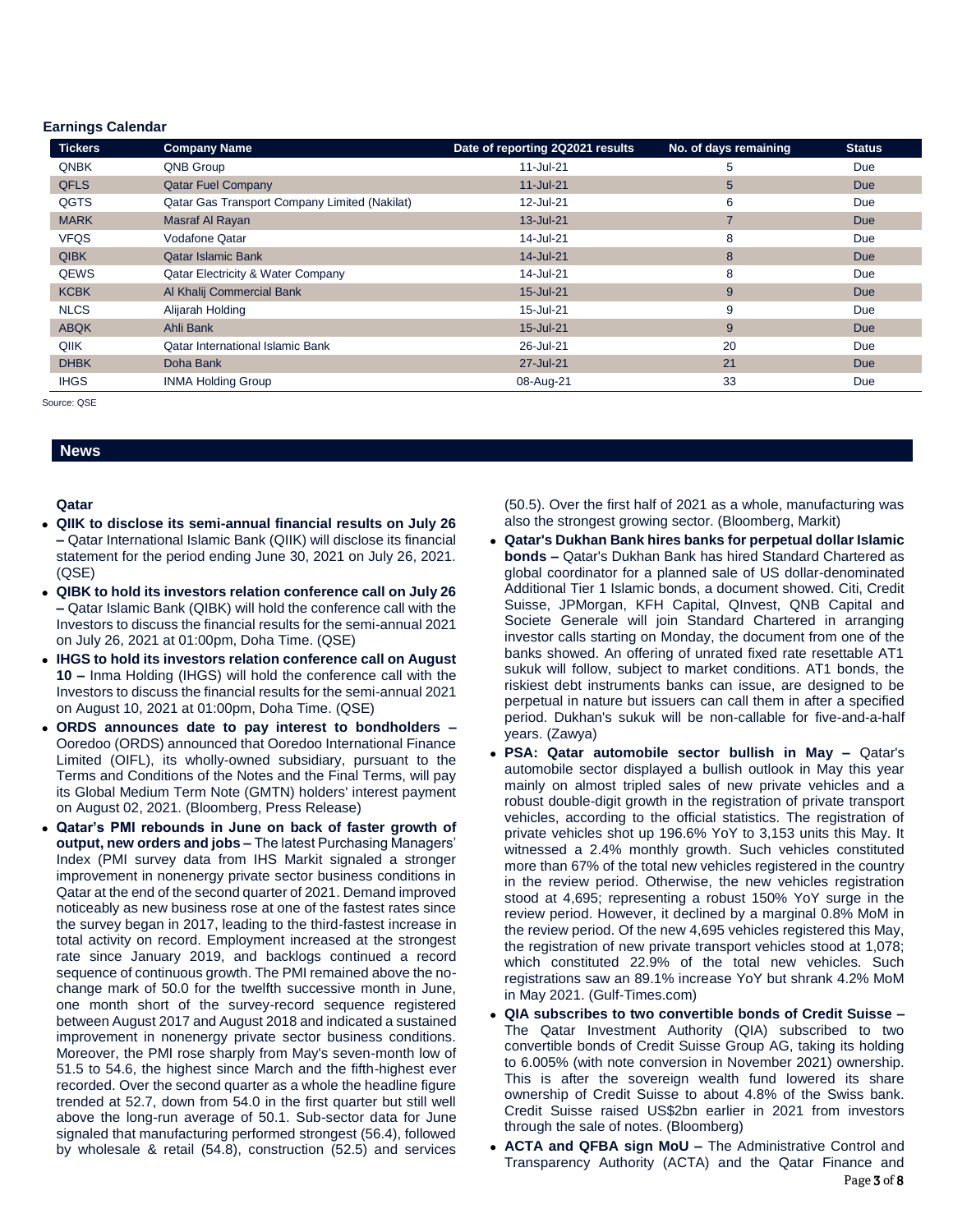Business Academy (QFBA) signed a Memorandum of Understanding (MoU) to provide annual training programs and advisory projects that benefit the authority and its target entities. ACTA President Hamad bin Nasser Al Misnad and Chief Executive Officer of QFBA Dr. Khalid Al Horr signed the MoU. According to the MoU, the two parties will implement several training programs and advisory projects that are presented annually to candidates targeted by the authority and its departments in the government sector, with a focus on any additional support to the authority and stakeholders to enhance their capabilities through training and consultations. (Peninsula Qatar)

- **Al-Kuwari meets head of Federal Department of Finance of Switzerland –** HE the Minister of Commerce and Industry and Acting Minister of Finance, Ali bin Ahmed al-Kuwari met on Monday with Ueli Maurer, head of the Federal Department of Finance of Switzerland. The meeting was attended by Daniela Stoffel, state secretary for International Finance; Edgar Doerig, ambassador of Switzerland to the State of Qatar; Herbert Scheidt, chairman, Swiss Bankers Associations; Thomas Gottstein, chief executive officer, Credit Suisse Group; Ralph Hamers, chief executive officer, UBS Group, and Philipp Rickenbacher, chief executive officer Julius Bar. The Qatari side was represented by Saud bin Abdulla al-Attiyah, deputy undersecretary of economic affairs, Ministry of Finance; Yousef al-Jaidah, chief executive officer, QFC; Sheikh Ali bin Al Waleed al-Thani, chief executive officer, IPA, and Sheikh Jassim bin Hamad al-Thani, chairman, QIB. During their meeting, the two discussed strengthening the bilateral relations as well as economic co-operation between the two countries. (Gulf-Times.com)
- **Qatar, Italy explore new avenues of cooperation –** Qatar and Italy enjoy an excellent relationship and the strong cooperation between the two countries is expanding to new areas, said Italy's Ambassador to Qatar, HE Alessandro Prunas, during the 6th Qatar Travel Mart (QTM) webinar entitled 'Italy: On Tourism, Destinations, and Recovery'. "Italy and Qatar enjoy an excellent relationship and we are preparing to welcome our Qatari friends back to Italy," the ambassador pointed out," highlighting these relations have been growing steadily in all sectors throughout the years. The very solid friendship and mutual trust that is built on people to people growing interaction but also on continuous highlevel dialogue and deep economic cooperation. (Peninsula Qatar)
- **Preparations for hosting Qatar World Cup 2022 nearly complete –** Around 95% of the necessary preparations for hosting the upcoming Qatar World Cup FIFA 2022 has been accomplished and the country is set to produce an event that would be the pride of the world and the region, said Khalid Mohamed Al-Suwaidi, Stakeholder Relations Senior Manager at the Supreme Committee of Delivery and Legacy. He told Qatar TV on Monday that each of the preparatory events and championships ahead of the main event has an organizing committee that includes representatives from the entities concerned in the country including the Ministry of Public Health (MoPH) to adopt the necessary procedure for each event according to the latest updates to maintain the health and safety of all the participants and the fans. (Gulf-Times.com)
- **Malaysia, Qatar committed to enhancing bilateral trade, economic –** Malaysia and Qatar are committed to enhancing bilateral trade and economic ties, building on both countries' existing strong and vibrant relations. Senior Minister cum International Trade and Industry Minister Datuk Seri Mohamed Azmin Ali said Qatar was also keen to kickstart serious discussions on the Malaysia-Qatar travel bubble to boost tourism activities between the two nations. Mohamed Azmin tweeted today that he had a highly fruitful and engaging meeting with Qatar Prime Minister Sheikh Khalid bin Khalifa bin Abdulaziz Al

Thani. He said a broad spectrum of topics were discussed, including the COVID-19 pandemic, Malaysia-Qatar Joint Trade Committee (JTC), Malaysia-Qatar travel bubble, and bilateral trade and economic ties. "I was most encouraged by Sheikh Khalid's proposal to immediately resume the Malaysia-Qatar JTC meeting, as this is crucial to set in motion the operations and functions that would expedite our efforts to enhance bilateral trade and investment and fostering strategic business partnerships," he said. (Bloomberg)

 **Qatar Airways Cargo joins Pharma.Aero –** Qatar Airways Cargo has become a member of Pharma.Aero, a worldwide platform catered to excellence in pharma transportation, effective July 5. Both organizations share a common goal of achieving excellence in reliable end-to-end air transportation for pharma shippers. Through the membership, the airline will also participate in Pharma.Aero's board meetings and focus groups to contribute its expertise. The non-profit organization with its headquarters in Brussels, Belgium, brings added value for the shipper by placing them as strategic priorities of Pharma.Aero, providing insights into the capabilities of the air cargo industry, as well as facilitating direct collaboration with the different air cargo stakeholders in the supply chain. (Bloomberg)

#### **International**

- **PMI: Business is soaring for UK services firms, and so are prices –** The post-lockdown bounce-back for British services firms eased only slightly in June but price pressures jumped by the most on record, adding to signs of a further rise in inflation ahead, a survey showed on Monday. The IHS Markit/CIPS Purchasing Managers' Index for the sector edged down to 62.4 from 62.9 in May but was slightly higher than a preliminary June reading of 61.7. Job creation was the fastest for seven years but even so staff shortages contributed to the highest level of backlogs since the survey began in 1996. That in turn helped to push up prices by the most on record for inputs and prices charged. Britain's economy slumped by nearly 10% last year as the country suffered one of the world's highest COVID-19 death tolls. But this year it is expected to grow faster than the United States and other advanced economies, helped by its early COVID-19 vaccination rollout and huge monetary and fiscal stimulus. Despite the growth spurt and inflation running above its 2% target, the Bank of England has signaled it is in no rush to ease off on its support. It is waiting to see if unemployment rises as the government winds down its job subsidies over the next three months. IHS Markit said there was a small fall in exports due to travel restrictions and uncertainty about quarantine policies. Some firms also said Brexit-related issues had dampened export orders to the European Union. The composite PMI, including previously released manufacturing data, also eased back, slipping to 62.2 from May's 62.9 which was the highest reading since the series began in January 1998. (Reuters)
- **Sentix: Eurozone investor morale rises on upbeat services sector –** Investor morale in the euro zone rose for the fifth month in a row in July, its highest level since February 2018, lifted by reopening restaurants and retailers as well as tourism as coronavirus cases fall, a survey showed. Sentix's index for the euro zone climbed to 29.8 from 28.1 in June. A Reuters poll had pointed to a reading of 30.0. A current conditions index surged to 29.8 from 21.3 . An expectations index eased to 29.8 from 35.3. "The massive investments by member states, supported by a continuously expansive monetary policy by the European Central Bank, stabilized the eurozone economy during lockdowns," said Sentix Managing Director Manfred Huebner. (Reuters)
- **Eurozone business activity soared in June as lockdowns lifted –** Eurozone businesses expanded activity at the fastest rate in 15 years in June as the easing of more coronavirus restrictions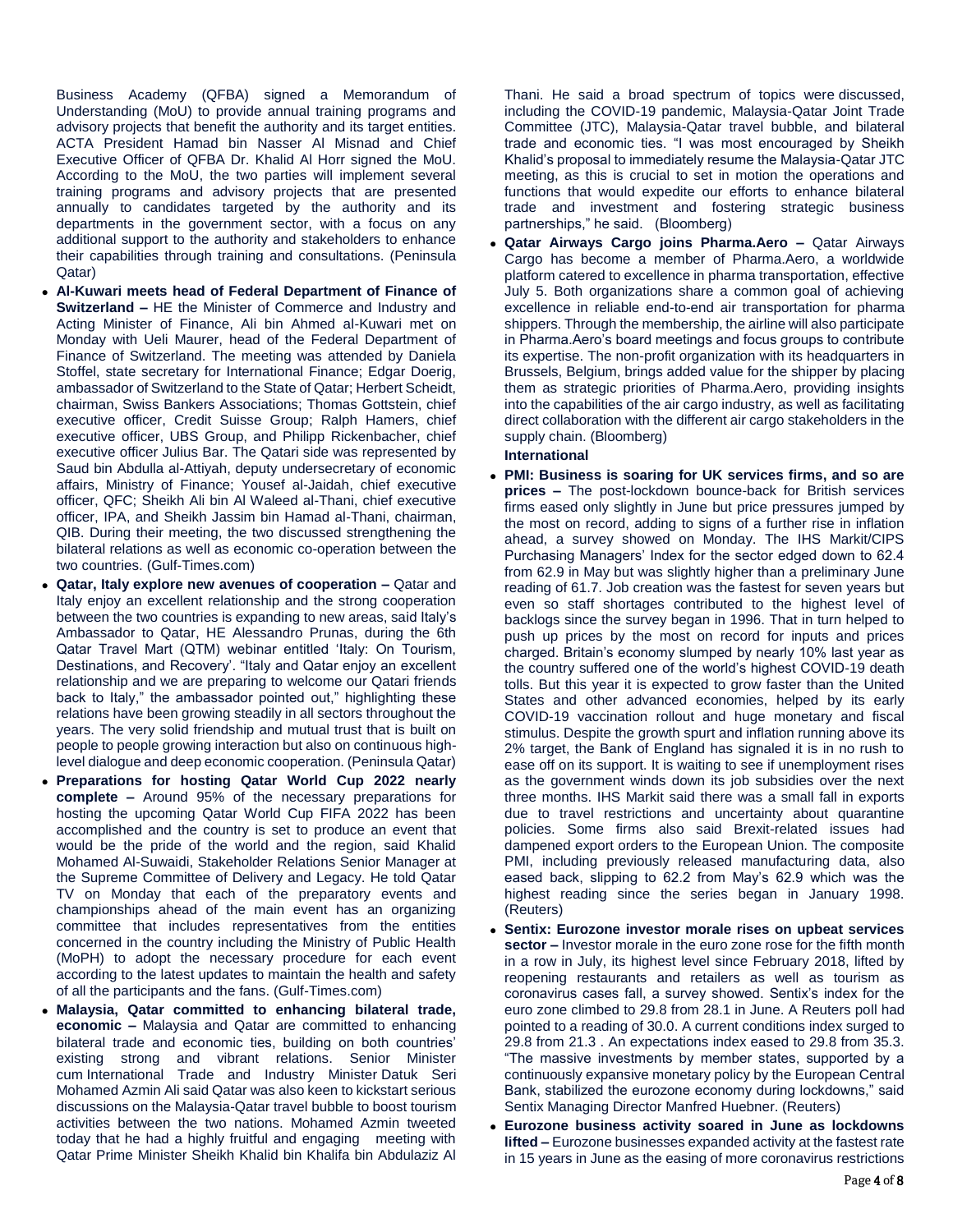brought life back to the bloc's dominant service industry, a survey showed on Monday. But that surge in growth has come at a cost as inflationary pressures mounted due to labor shortages and disruptions to supply chains caused by the pandemic. IHS Markit's final composite Purchasing Managers' Index (PMI), seen as a good gauge of economic health, jumped to 59.5 last month from May's 57.1, its highest level since June 2006. That was ahead of the 59.2 "flash" estimate and well above the 50 mark separating growth from contraction. An acceleration in vaccination programs on the continent has meant governments have allowed more of the services industry to re-open and the sector's PMI soared to its highest reading since July 2007. Activity in Germany's service industry grew in June at its fastest pace since March 2011 while in France the sector boomed following the easing of COVID-19 restrictions. Meanwhile, in Britain outside the euro zone and the European Union - the postlockdown bounce-back for services firms eased only slightly in June but price pressures jumped by the most on record. (Reuters)

- **Japan's May household spending growth slows from previous month –** Japan's household spending rose at a doubledigit rate in May as consumers bought cars and mobile phones, though the pace of growth slowed from the prior month as a new wave of COVID-19 infections weighed on consumer confidence. Japan's economy is struggling to shake off the drag from the coronavirus pandemic after the government put in place "quasiemergency" measures in Tokyo and other major areas to curb a resurgence of infections. Household spending grew 11.6% YoY in May, the third month of gains, after a 13.0% rise in April, government data showed on Tuesday. That was stronger than a median market forecast for a 10.9% gain in a Reuters poll. But the gains were heavily skewed by the recoil effect from last year's plunge, when the pandemic and a nationwide state of emergency shuttered businesses and disrupted day to day life. Stripping out big-ticket items like housing, cars and gifts, household spending was up 8.9% year-on-year, but down 6.5% compared to the same month two years earlier - a sign the recovery is taking time to bed in. (Reuters)
- **IHS Markit: Brazil PMIs show fastest service sector growth since 2013 –** Private sector business activity in Brazil roared back to life in June, a purchasing managers' survey showed on Monday, driven by the fastest pace of growth in the dominant services sector in more than eight years. Services sector new business orders, new exports and employment led the way, indicating that Latin America's largest economy is set for solid growth in the second half of the year. IHS Markit's headline Brazil services PMI jumped to 53.9 from 48.3 in May, the fastest expansion since January 2013. This helped pull the composite PMI including manufacturing up to 54.6 in June from 49.2, the highest since October. A PMI reading above 50.0 signals expansion, and a reading below shows contraction. Services account for around 70% of all economic activity in Brazil. According to survey participants, the upturn stemmed from the easing of some COVID-19 restrictions, vaccine progress and new business growth. The services employment index rose to 52.0 from 48.9, the highest since January last year. The composite employment index across manufacturing and services rose to 52.9 from 49.9, the highest since February 2012. The services new business orders index rose, but inflationary pressures also rose, with the prices charged index reaching the third-highest reading since data collection started in March 2007, IHS Markit said. (Reuters)
- **Russia's economic recovery faces COVID-19, inflation headwinds –** Russia's economy has been recovering robustly in the past few months, a boon for authorities ahead of elections, but an abrupt surge in COVID-19 cases and the need to raise interest rates to combat inflation are challenging further growth.

After shrinking 3% in 2020, its sharpest contraction in 11 years, the Russian economy was on the mend thanks to a rebound in consumer demand and high prices for oil, its key export, prompting a series of upgrades to its economic outlook. The central bank expects the economy to grow 3-4% this year, despite its three rate increases aimed at reining in stubbornly high inflation. But an expected fourth rate hike, to at least 6% in July, and prospects of even more expensive lending could take its toll on business activity. The economy reached its pre-pandemic level by the middle of this year, when Russia took a hit from a new surge in COVID-19 cases blamed on a new highly-infectious Delta variant. Having offered free vaccination in late 2020 and nearly returned to normal life in 2021, with cafes and gyms open as usual and many people working from offices, Moscow reported a record 9,120 daily increase in COVID-19 cases on June 19. The city of more than 12mn people responded with mandatory vaccination for a wide group of citizens. This model was adopted by other regions that also imposed wider restrictions, sparking wide public discontent ahead of the September parliament elections. In the second quarter of 2020, when lockdowns and other COVID-19 restrictions were in place, real disposable incomes in Russia plunged by the most in 20 years and the economy shrank 9.6%. (Reuters)

#### **Regional**

- **OPEC+ abandons oil policy meeting after Saudi-UAE clash –** OPEC+ ministers called off oil output talks on Monday after clashing last week when the UAE balked at a proposed eightmonth extension to output curbs, meaning no deal to boost production has been agreed. Saudi Energy Minister, Prince Abdulaziz bin Salman on Sunday called for "compromise and rationality" to secure a deal after two days of failed discussions last week. But on Monday, four OPEC+ sources said there had been no progress and talks were called off, without a new date being set. The failure to agree on Monday means an expected increase in oil output from August will not take place, the sources said, helping to drive up international benchmark Brent crude, which was trading around 1% higher at close to \$77 a barrel. Oil prices are at the highest since 2018 and have already prompted concerns inflation could derail a global recovery from the pandemic. OPEC+ agreed record output cuts of almost 10mn bpd last year, about 10% of world output, as the pandemic hit. They have been gradually relaxed and stand at about 5.8mn bpd. (Reuters)
- **Green finance in MENA region hits \$6.4bn in 1H2021 –** Green and sustainability-linked debt issuance in the MENA region reached \$6.4bn in the first half of 2021, already exceeding the total for the whole of last year, according to Bloomberg's 1H2021 Capital Markets League Tables. The bulk of this increase can be attributed to the Red Sea Development green loan which stood at around \$3.8bn, the tables showed. The proceeds from such debt have been used in real estate, project finance, refinance and general corporate purposes. Banks in the MENA region are increasing their capabilities and infrastructure to provide green financing. The MENA region saw its first sustainability-linked loan to refinance existing debt, issued by Emirates NBD for \$1.75bn in March 2021, its first Swiss-franc denominated green bond, issued by FAB for \$282mn in January 2021, and first Chinese Yuandenominated green bond, issues by FAB for \$23mn in June 2021. With regards to local currency issuances, Red Sea Development secured the SR14.1bn green loan in March 2021, the report said. (Zawya)
- **GCC to have 62mn 5G mobile subscriptions by 2026 end –** Ericsson projects that there will be 62mn 5G mobile subscriptions in the GCC by 2026. GCC 5G subscriptions will account for the second highest 5G market penetration globally and will constitute almost three quarters of all mobile subscriptions in the region.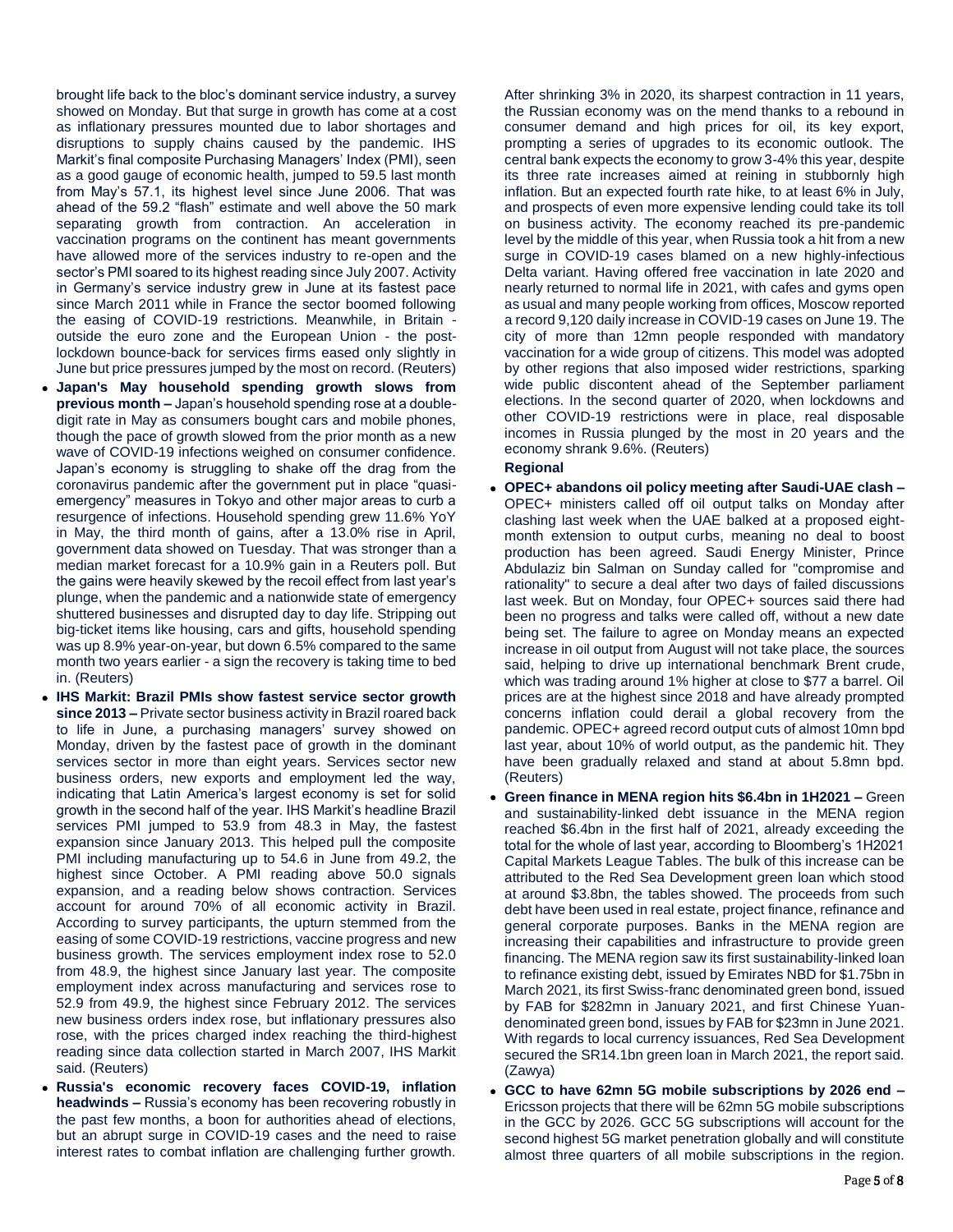Additionally, 5G mobile subscriptions will exceed 580 million globally by the end of 2021, driven by an estimated one million new 5G mobile subscriptions every day. The forecast, which features in the twentieth edition of the Ericsson Mobility Report, enhances the expectation that 5G will become the fastest adopted mobile generation. (Peninsula Business)

- **Biden administration pushes for 'compromise solution' in OPEC+ talks –** The Biden administration is pushing for a "compromise solution" installed OPEC+ oil output talks, a White House spokesperson said on Monday. "The United States is closely monitoring the OPEC+ negotiations and their impact on the global economic recovery from the COVID-19 pandemic," the White House spokesperson said in a statement. "We are not a party to these talks, but Administration officials have been engaged with relevant capitals to urge a compromise solution that will allow proposed production increases to move forward." (Reuters)
- **Saudi non-oil sector employment rises amid steady growth –** Saudi Arabia's non-oil private sector continued to expand in June at a fast rate and job creation rose to a 19-month high, a survey showed, as the largest Arab economy recovers from the coronavirus crisis. The seasonally adjusted IHS Markit Saudi Arabia Purchasing Managers' Index (PMI) stood at 56.4 in June, unchanged from May, maintaining its fastest pace of growth since January. An increase in new orders, the fastest in five months, boosted business activity, reflecting the easing of coronavirusrelated restrictions. Input prices continued to increase but at a slower rate than in May, suggesting that inflationary pressures may have peaked. "Demand growth in the Saudi Arabian non-oil sector ramped up again in June, with the latest data signaling the strongest rise in sales since January," Economist at IHS Markit, David Owen said. (Reuters)
- **Saudi Arabia amends import rules from Gulf in challenge to UAE –** Saudi Arabia has amended its rules on imports from other Gulf Cooperation Council countries to exclude goods made in free zones or using Israeli input from preferential tariff concessions, in a bid to challenge the UAE' status as the region's trade and business hub. Despite being close allies, Saudi Arabia and the neighboring UAE are competing to attract investors and businesses. Saudi Arabia - the biggest importer in the region - is trying to diversify its economy and reduce its dependence on oil, while providing more jobs for its own citizens, a point also covered by the rule changes announced at the weekend. The two countries' national interests have increasingly diverged, such as in their relations with Israel and Turkey. They have also faced off in the last few days about a proposed OPEC+ deal to raise oil output. Saudi Arabia will henceforth exclude from the GCC tariff agreement goods made by companies with a workforce made up of less than 25% of local people and industrial products with less than 40% of added value after their transformation process. (Reuters)
- **Saudi Arabia to invest over \$133.34bn in transport sector, minister says –** Saudi Arabia will invest over \$133.34bn in airports, seaports, rail and other infrastructure by the end of the decade in a bid to make the kingdom a global transportation and logistics hub, its transport minister said on Monday. Crown Prince Mohammed bin Salman, who is pushing economic diversification to wean Saudi Arabia off oil revenues and create jobs, announced a transport and logistics drive, of which few details have been released publicly, last Tuesday. Minister of Transport and Logistic Services, Saleh bin Nasser al-Jasser said at an event in Saudi Arabia that the strategy included many mega projects, with over SR500bn earmarked for investment. The strategy is the latest economic policy to put Riyadh in competition with the UAE, the region's business, trade and tourism hub. (Reuters)
- **UAE non-oil private sector growth weakens as pandemic impact lingers –** The UAE' non-oil private sector expanded for a seventh consecutive month in June, though at a pace slightly lower than in May as coronavirus measures continued to hamper business activity, a business survey showed. The seasonally adjusted IHS Markit UAE Purchasing Managers' Index (PMI), which covers manufacturing and services, edged down to 52.2 in June from 52.3 in April, hitting a four-month low. Output growth was unchanged due to raw material shortages while new order growth weakened as export sales fell sharply amid flight cancellations and other COVID-19-related measures. Prices were driven up by supply problems, with purchase costs rising to their highest in three months. "Business conditions continued to improve at only a gradual pace in June, adding evidence to a mixed initial recovery from COVID-19 in the UAE non-oil sector", Economist at IHS Markit, David Owen said. "Firms often mentioned that material shortages had hampered output growth, while new sales were curtailed by travel restrictions." Still, sustained growth in new business led firms to hire workers in June. Employment rose for the first time in five months and at a rate which, though only marginal, was the fastest since January 2019. (Reuters)
- **Abu Dhabi cancels AED10.8bn airport terminal contract, sources say –** Abu Dhabi's state-owned airport operator has cancelled a contract with a consortium which was building a AED10.8bn terminal at the emirate's main airport, four sources told Reuters. The group, which comprises UAE-based Arabtec, Turkey's TAV Insaat and Athens-based Consolidated Contractors Company (CCC), were awarded the contract in 2012 to build the Midfield Terminal Building at Abu Dhabi International Airport. One of the sources said state-owned Abu Dhabi Airports cancelled the contract after the group over ran project costs. (Reuters)
- **Abu Dhabi real estate firm, owned by ruling family, in dollar Sukuk sale –** The Private Department of Sheikh Mohamed Bin Khalid Al Nahyan LLC (PD), a relatively small real estate player in Abu Dhabi owned by members of its ruling family, has hired banks for a debut sale of US dollar-denominated Sukuk, or Islamic bonds, a document showed on Monday. The company, which owns a portfolio that is focused 90% in the United Arab Emirates capital with the rest in neighboring Dubai, hired Emirates NBD Capital and First Abu Dhabi Bank as global coordinators. Abu Dhabi Commercial Bank, Dubai Islamic Bank and Mashreq will join them in arranging investor calls starting on Monday, the document from one of the banks showed. A five-year sukuk sale will follow, subject to market conditions. Proceeds will fund capital expenditure and acquisitions, S&P said in a report. (Reuters)
- **Oman state energy firm OQ may sell drilling business, sources say –** Oman state energy company OQ is considering selling its drilling unit Abraj Energy Services, sources said, as the Gulf nation seeks to shore up its finances that have been hit by the coronavirus pandemic and last year's oil price plunge. The potential sale of the midstream firm is part of a broader divestment plan by OQ, sources said. Deliberations were at an early stage and OQ could decide to make only a partial exit by floating the company on the Omani stock exchange, one of the sources said. Abraj, which was originally slated in 2015 for a partial divestment via an initial public offering (IPO), also did not respond to a request for comment. Oman, rated sub-investment grade by all major credit rating agencies, has struggled in recent years to tame widening deficits and faces large debt maturities in the next few years. Last year it launched a new fiscal plan to wean itself off its dependence on revenues from crude. (Reuters)
- **Oman's state energy company seeks \$1.5bn in financing –** Energy Development Oman (EDO), a relatively new state company, is in talks with banks to raise \$1.5bn in debt financing,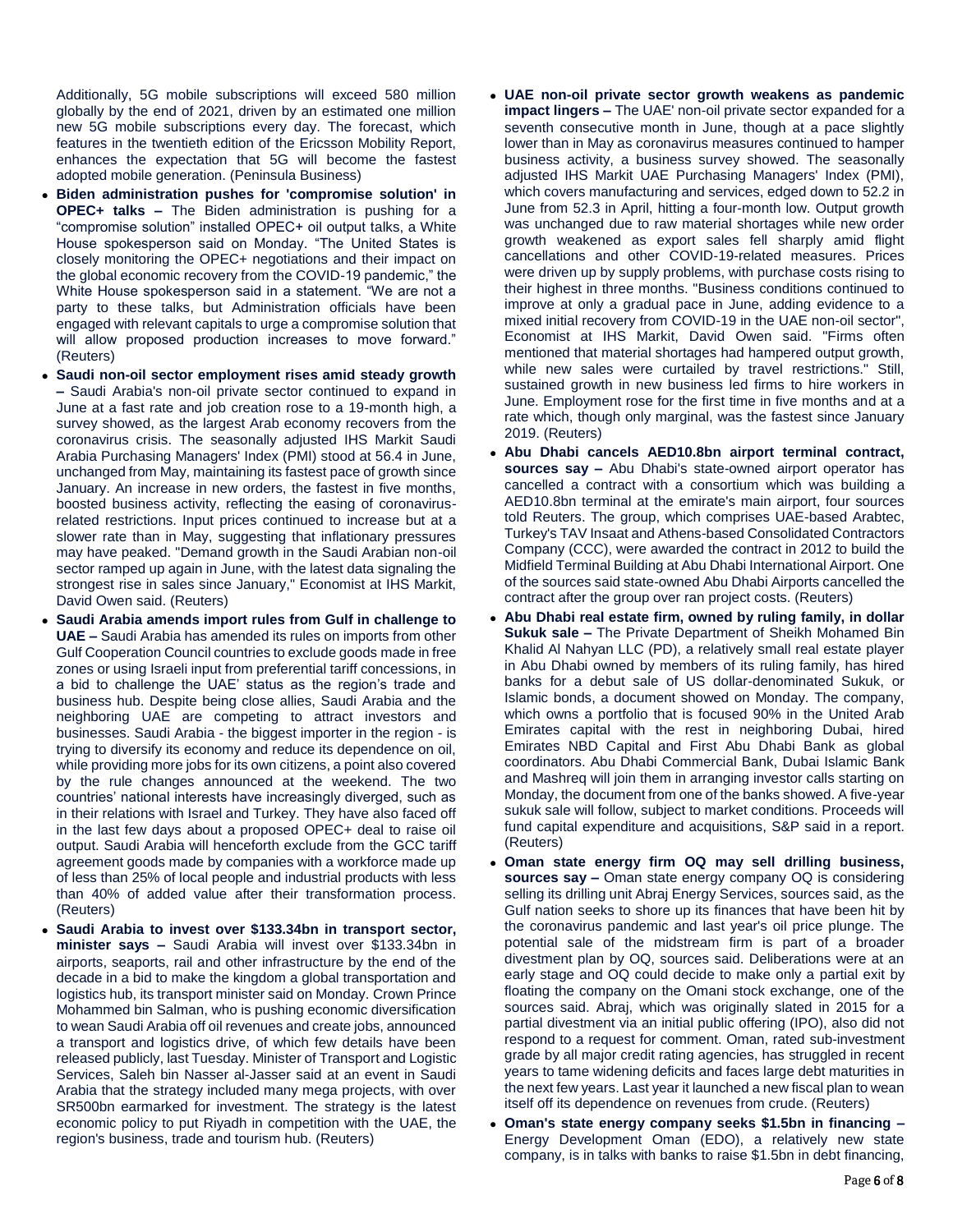two sources said. EDO was established late last year to take ownership of Oman's largest oil block called Block 6 and to help raise debt. "EDO is looking to raise around \$1.5bn," one of the sources close to the matter told Reuters. The source said the financing could be in the form of a loan. The financing is to help fund capital expenditure, a second source familiar with the plan said. Block 6 is Oman's largest oil and gas operation, according to energy consulting firm Wood Mackenzie. The company is working with JPMorgan on its financing plan the sources said, adding that there is strong interest from lenders in the UAE to be part of the deal. (Reuters)

- **Omani transport group Asyad weighs strategic stake sale in shipping unit –** Oman's state-owned transport group Asyad is weighing the sale of a strategic stake in its subsidiary Oman Shipping Company (OSC), sources said. Asyad has asked banks to pitch for a mandate to help it review a potential deal in which Asyad could divest up to 40% of its ownership, said two sources, who declined to be named as the matter was not public. Asyad, owned by the Oman Investment Authority, the country's sovereign fund, did not immediately respond to a request for comment on Monday. Oman Shipping Company also did not respond to a request for comment. OSC focuses on transportation of liquefied natural gas (LNG) cargoes to the international market, according to information on its website, with a fleet that includes very large crude carriers, product and chemical tankers, and bulk carriers. The company lists Global energy trader Vitol, Brazilian miner Vale, and Global commodities trader Trafigura, and energy firms BP and Royal Dutch Shell among its customers and partners. (Reuters)
- **Oman sells OMR146mn 28-day bills at yield of 0.652% –** Oman sold OMR146mn of 28-day bills due on August 4. The bills were sold at a price of 99.95, have a yield of 0.652% and will settle on July 7. (Bloomberg)
- **Bahrain sells BHD70mn 91-day bills; bid-cover at 2.72x –** Bahrain sold BHD70mn of 91-day bills due on October 6. Investors offered to buy 2.72 times the amount of securities sold. The bills were sold at a price of 99.635, have a yield of 1.45% and will settle on July 7. (Bloomberg)
- **Bahrain May consumer prices fall 0.3% YoY –** Bahrain's consumer prices fell 0.3% YoY in May, according to the Bahrain Central Informatics Organisation. (Bloomberg)